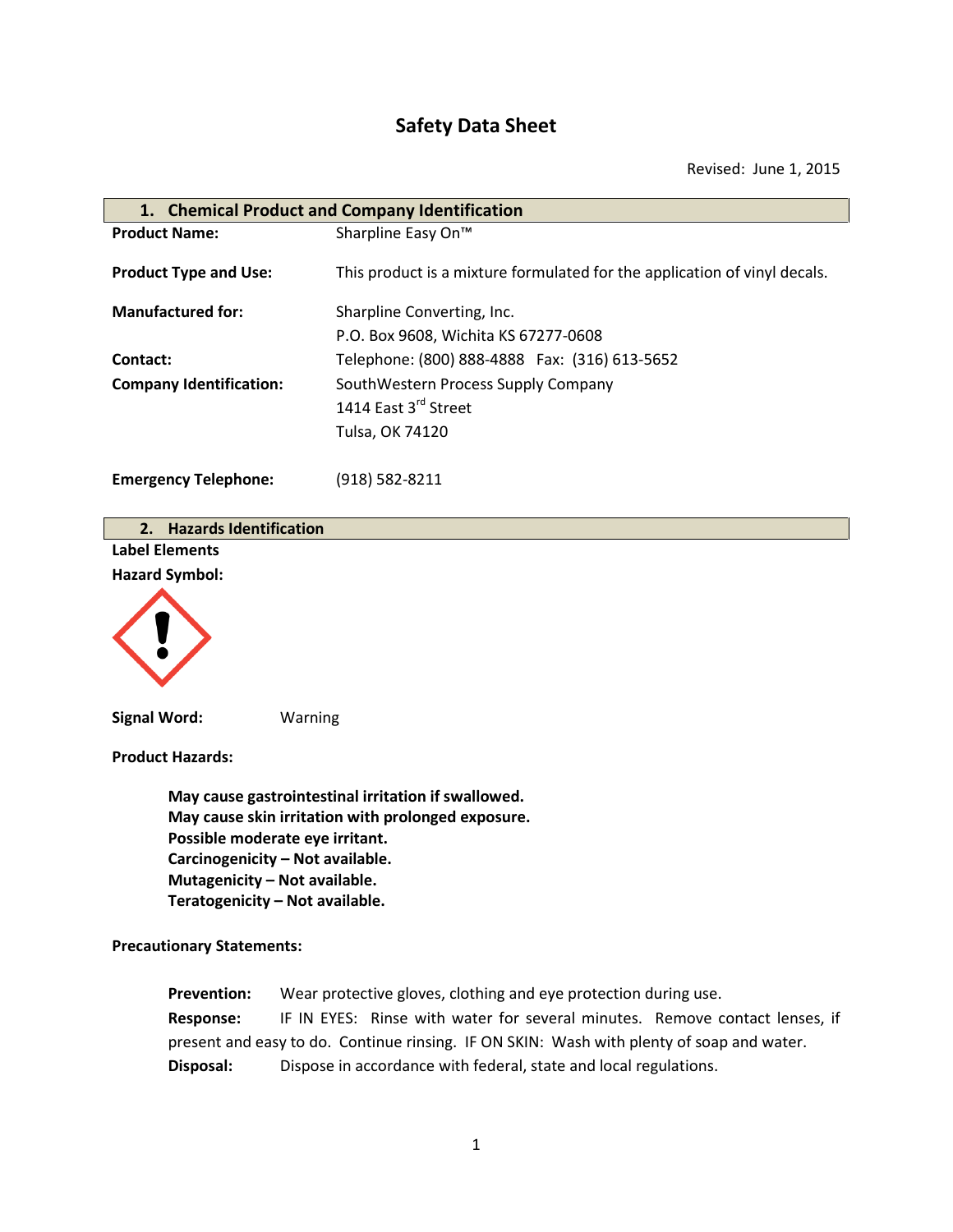#### **3. Composition Information**

This product is a mixture.

| <b>Component</b>                | CAS No.   | <b>Weight Percent</b> |
|---------------------------------|-----------|-----------------------|
| Water                           | 7732-18-5 | 99.97                 |
| Proprietary                     |           | < 0.03                |
| <b>First Aid Measures</b><br>4. |           |                       |

#### **Description of First Aid Measures**

**General advice:** First aid responders should wear chemical resistant gloves. If potential for exposure exists, refer to Section 8 for specific personnel protective equipment.

**Inhalation:** Move person to fresh air; if effects occur, consult a physician.

**Skin Contact:** Immediately flush skin with water for at least 15 minutes while removing contaminated clothing. Seek medical attention if symptoms occur or irritation persists. Wash clothing before reuse.

**Eye Contact:** Rinse immediately and continuously with flowing water for at least 15 minutes. Remove contact lenses after the first 5 minutes and continue washing. Obtain prompt medical consultation preferably from an ophthalmologist. Suitable emergency eye wash facility should be immediately available.

**Ingestion:** If swallowed, seek medical attention. Do not induce vomiting unless directed to do so by medical personnel.

## **Most important symptoms and effects, both acute and delayed:**

Aside from the information found under Description of First Aid Measures, (above) and indication of immediate medical attention and special treatment needed (below), no additional symptoms and effects are anticipated.

## **Indication of immediate medical attention and special treatment needed:**

No specific antidote. Treatment of exposure should be directed at the control of symptoms and clinical condition of the patient.

#### **5. Fire Fighting Measures**

This is a non-flammable aqueous solution with no known fire and/or explosion hazards.

#### **6. Accidental Release Measures**

**Personal precautions, protective equipment and emergency procedures:** In the event of a spill, use chemical resistant gloves and eye protection. Spill surfaces may be slippery; avoid slips and falls. For additional information, refer to Section 8, Exposure Controls and Personal Protection.

**Environmental precautions:** Given the minute concentrations of hazardous constituents, minimal impact on environmental media is anticipated. See Section 12, Ecological Information.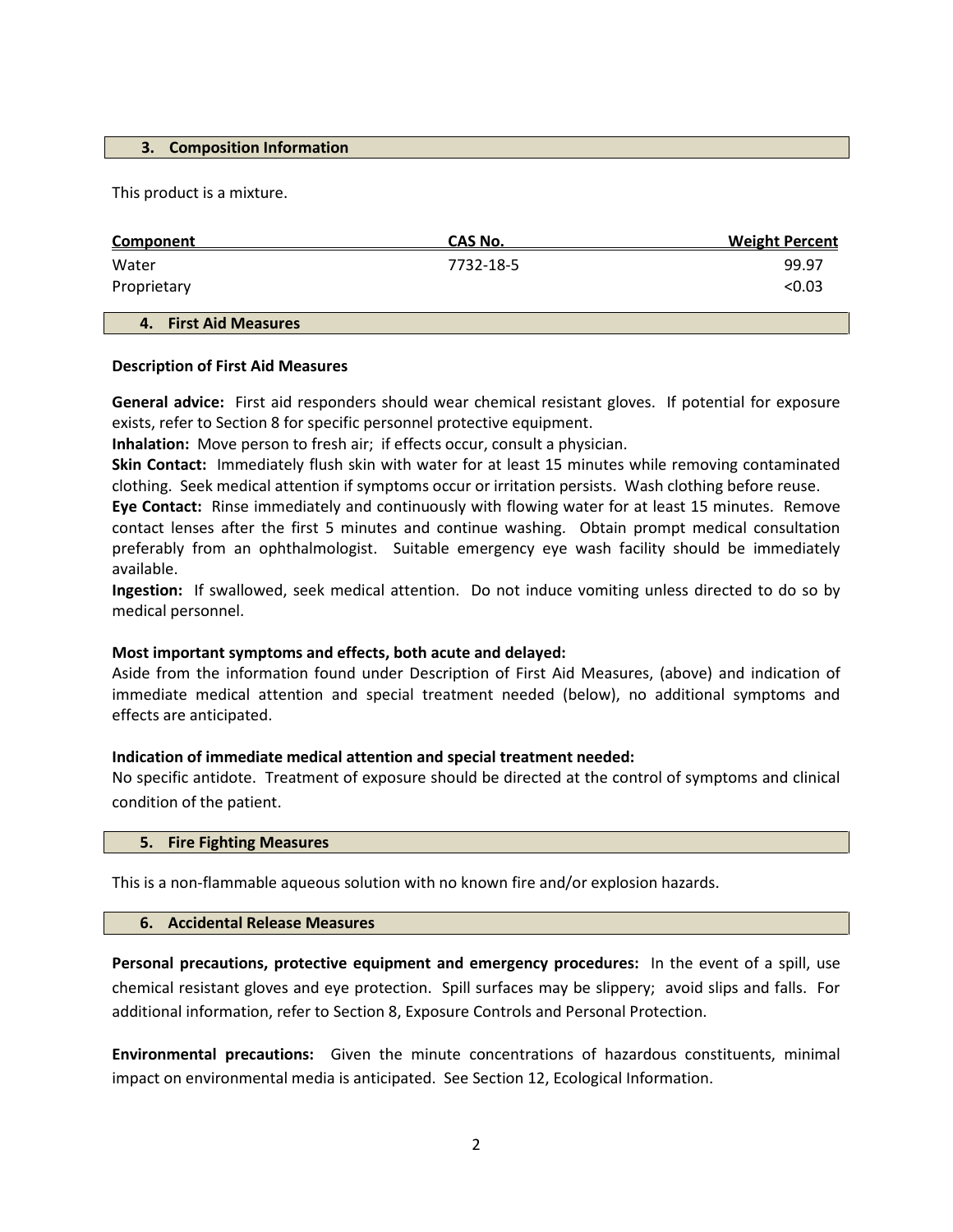**Methods and materials for containment and cleanup:** Contain spilled material, if possible, with kitty litter or bentonite clay. Liquids are not permitted in landfills. Dispose in accordance with federal, state and local regulations.

## **7. Handling and Storage**

# **Handling**

**General Handling:** Avoid contact with eyes, skin and clothing. Wash hands after handling. See Section 8, Exposure Controls and Personal Protection.

**Storage:** Store at temperatures above 32° F to avoid freezing and damage to the container.

## **8. Exposure Controls/Personal Protection**

**Engineering Controls:** If user operations generate fume or mist, use local exhaust ventilation. **Personal Protection:** Safety glasses, gloves. **Exposure Limits:** Not available.

# **9. Physical and Chemical Properties**

**Physical state and appearance:** Clear aqueous solution **Odor:** None **Taste:** Not available **Molecular weight:** Not available **Specific gravity:** 1.0102 **Flash point:** Not applicable **Solubility in water**: Complete **Vapor pressure:** Not applicable **Boiling point:** Not applicable **pH:** Not available

# **10. Stability and Reactivity Data**

**Stability:** This product is stable.

**Reactivity:** No known dangerous reaction under conditions of normal use.

**Possibility of hazardous reactions:** None known

**Conditions to avoid:** Extreme heat and extreme cold

**Incompatible materials:** None known. Hazardous polymerization will not occur.

**Hazardous decomposition products:** No

## **11. Toxicological Information**

**Routes of entry:** Ingestion, Inhalation